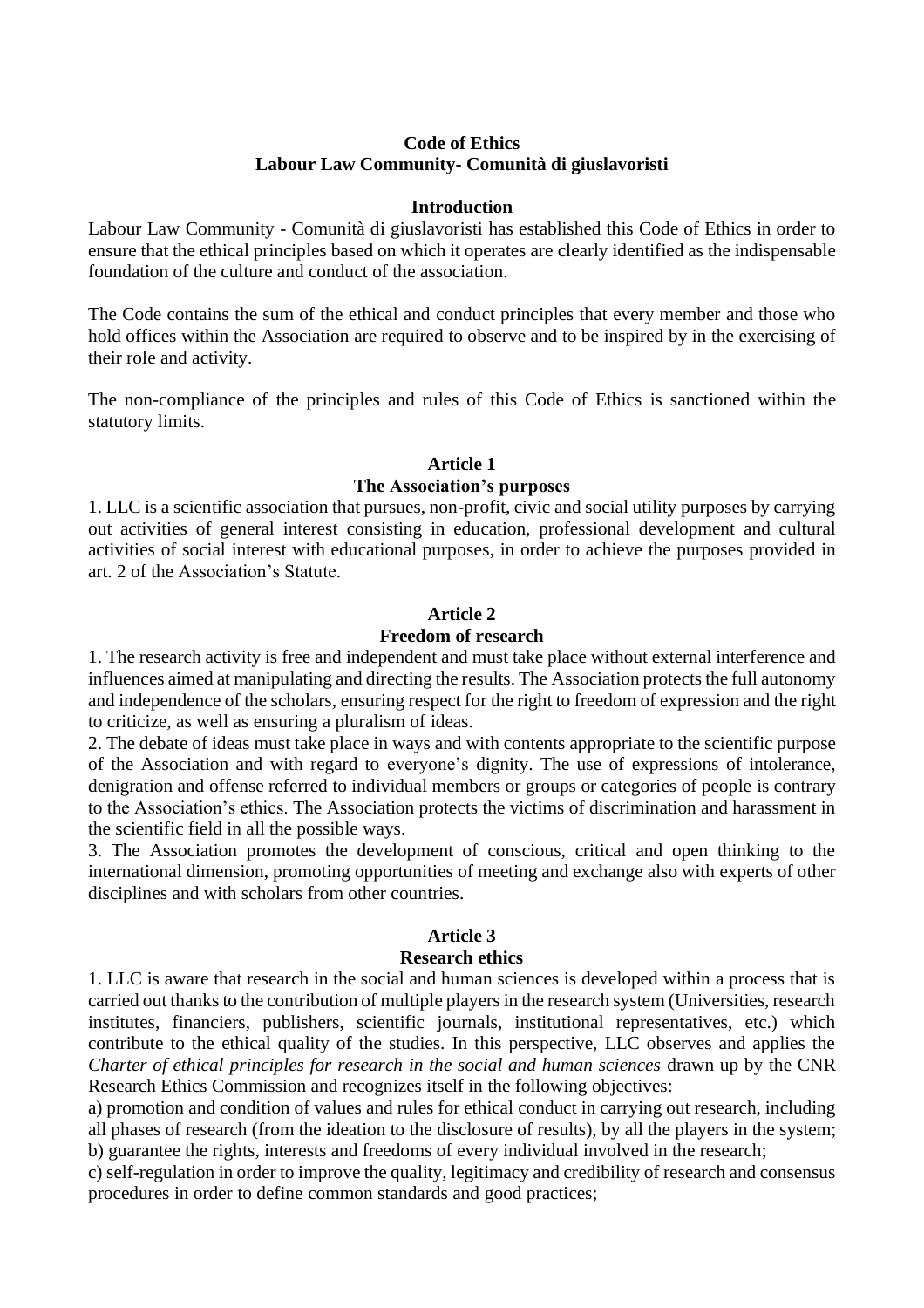d) promotion and protection of the autonomy of research and the independence of researchers;

e) fostering the responsibility of all people involved in the interpretation and dissemination of research results in the social field and in public communication in order to contribute to the cultural growth of citizens on issues of general interest.

2. LLC recognizes that the reference principles for ethics of research are integrity, prudence, respect, dignity, inclusion, knowledge, transparency, independence as provided by the *Charter of ethical principles for research in the social and human sciences*.

#### **Article 4**

#### **Transnational cooperation, inclusive and innovative approach to learning and teaching**

1. As a part of the aims related to the LLC's participation to the public discussion on University policies, the Community firmly participates in the efforts to achieve an integrated cooperation in the fields of higher education, research and innovation and the guarantee of a sustainable future through higher education.

2. In this perspective, LLC commits, as part of its initiatives, to respect and practice the following principles and criteria:

a) academic freedom, institutional autonomy and participation of teachers and students in the administration of higher education;

b) academic quality, economic development and social cohesion;

c) encouragement of the free movement of students and teachers;

d) development of the social dimension of the higher education; maximum employability and lifelong learning of graduates;

e) regard of students and teachers as members of the same academic community;

f) openness to the outside world and cooperation with higher education systems from other parts of the world.

## **Article 5**

## **The role of research on the fundamental social rights**

1. LLC recognizes the importance of the role of research and scientific discussion not only for knowledge but also for the promotion of fundamental social rights, the improvement of living and working conditions, the increase of job opportunities according to the international standards defined by the ILO, and it is committed to developing and encouraging training, education and research activities to achieve these purposes.

2. In this perspective, within all its institutional activities, both at national and international level, LLC promotes the ILO's strategic priorities, under conditions of gender equality: promote and guarantee the application of rules as well as labour law's fundamental principles and rights; create more dignified employment and income opportunities for women and men; extend the benefits and effectiveness of social protection for all; strengthen tripartism and social dialogue.

# **Article 6**

# **Principle of non-discrimination and gender equality**

1. LLC rejects any form of discrimination, and therefore:

a) undertakes, at an organizational level, to adopt specific measures to promote equal opportunities between members, removing any disadvantageous situations pursuing the purposes of the Statute;

b) in relations with entities and external bodies, ensures equal treatment, refraining from arbitrary and discriminatory conducts;

c) rejects any form of social prejudice, stigmatizing or humiliating praxis;

d) promotes and supports initiatives aimed at enhancing individual and cultural diversity;

e) protects everyone's dignity and guarantees all forms of interaction between the members, ensuring equal consideration and respect;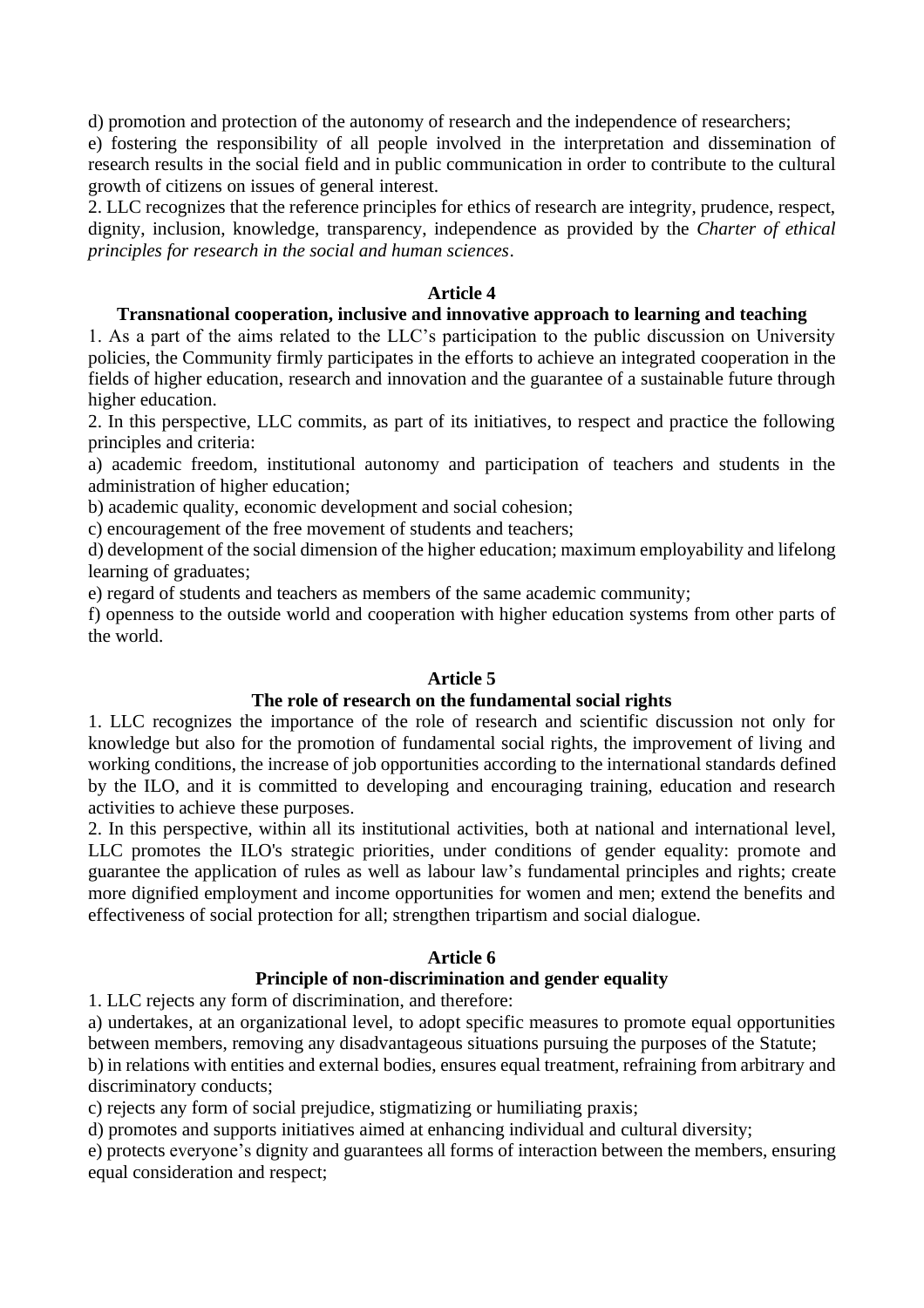f) requires that all members of the community and external interlocutors are treated with respect, integrity and fairness.

2.In order to ensure full freedom of expression and research and a complete realization of equal opportunities between men and women in academic and professional life, LLC adopts the principle of fair gender representation in the governing bodies of the Association; it favors the co-presence of men and women in all the groups of work and in all the initiatives promoted; promotes an equitable representation of men and women in academic and scientific institutions, in scientific debate and training initiatives, as well as a use of the language, also legal and judicial, respectful of gender difference.

3. LLC promotes gender studies and the spread of a methodology attentive to the gender impact of public and corporate policies, as well as legislative instruments of labour market's regulation, of the employment and social security relationship, as well as industrial relations.

## **Article 7**

## **Duties of the associates**

1. The associates commit to cooperate actively, compatibly to their personal situation, in the life of LLC carrying out in the common interest activities required by the Board of Directors necessary to achieve the fulfillment of the statutory purposes. The activity in favor of the community is conducted freely and free of charge, except for any refund of the out-of-pocket expenses incurred by any member for the accomplishment of the required and duly documented activity.

2. Anyone who conducts activities that require the purchase of goods and services has the obligation to promptly report the costs so that the expenditure is approved by Board of Directors.

3. LLC supports the members' full participation to the life of the Association through their active involvement in the activities approved by the Assembly.

## **Article 8**

# **Accuracy and transparency in carrying out scientific activity and in promoting of labour law culture**

1. Labour Law Community's members are accountable for the accuracy, quality and transparency of their scientific activity, research and cultural promotion, according to the purposes of the art. 2 of the Statute. Scientific activities follow the highest ethical standards when it comes to selection and update of methods in the academic debate, dissemination and use of results. Members reject methods of evaluation and promotion of research, of cultural production, of participation to every activity related to the Association's purposes based on criteria of affinity with a scientific school, on ideological tendencies of the thesis expressed, on academic or professional logic of exchange.

2. LLC commits in order to ensure the maximum diffusion and sharing of the results of the scientific activity carried out by the members and promotes open access to knowledge through publications, communications, conferences, educational and training activities and any other initiative deemed appropriate.

# **Article 9**

## **Intellectual Property**

1. LLC considers excellence in scientific activity and research as factors of cultural and social progress.

2. The associates are required to comply with protection of intellectual property rules. Under no circumstance, are forms of plagiarism or deceit, intentional or due to negligent conduct allowed. Among the others, the partial or total attribution of words, ideas, researches of others to themselves or to an author different from the real one, regardless of the target language, as well as the omission of the citation of the sources used in scientific production constitutes plagiarism.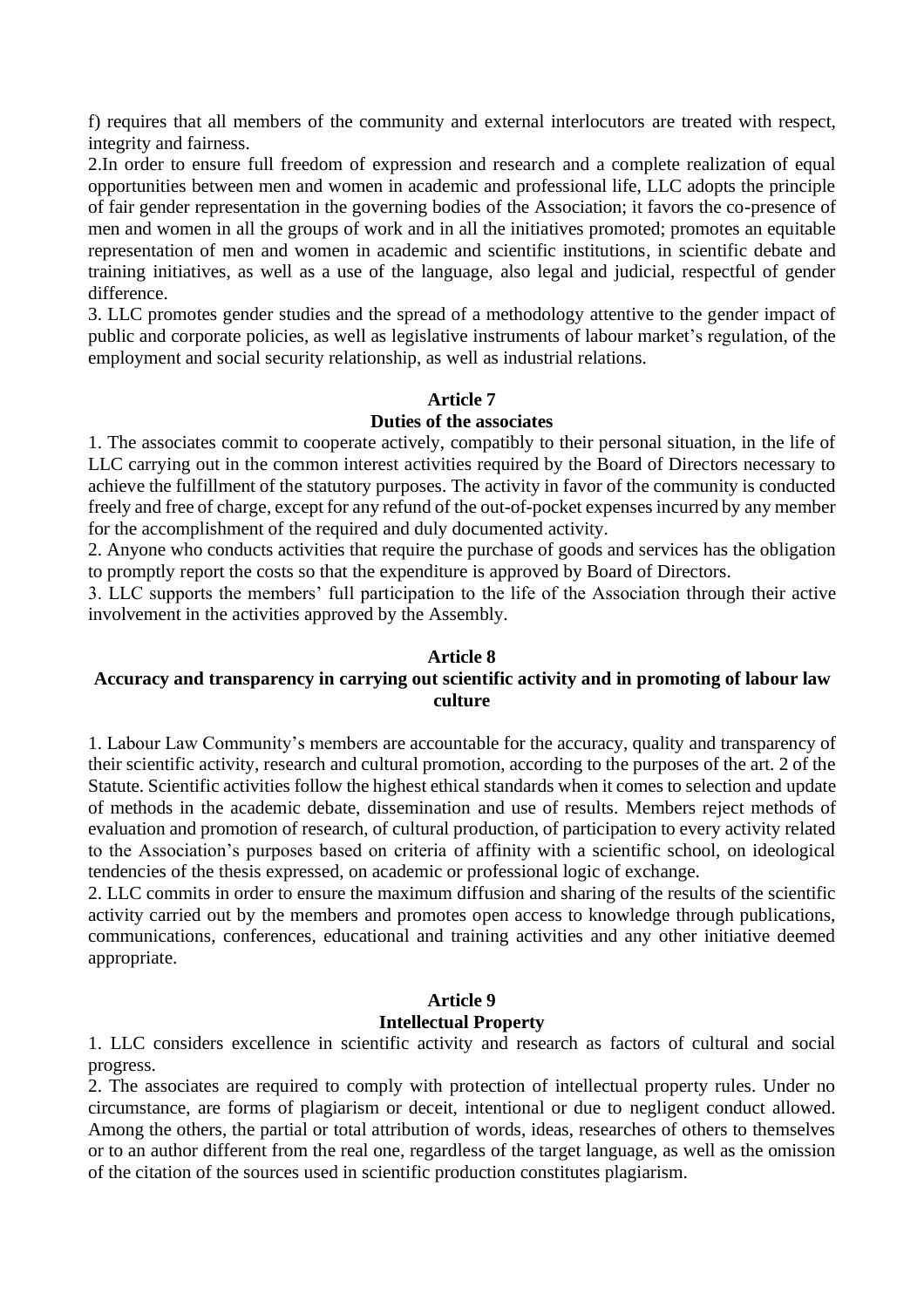#### **Article 10**

#### **Responsibility and conflict of interests**

1. LLC is responsible for carrying out its institutional activities towards national and international bodies, associations and citizens; it considers the execution of these activities as the primary objective, according to parameters of accuracy, loyalty, transparency, intellectual integrity. The members of LLC shape their conduct to the same principles and values of the association.

2. LLC and the members commits to avoid situations of conflict of interest that could jeopardize the achievement and promotion of the purposes provided the Statute of the Association.

#### **Article 11**

## **Protection of name and image of LLC**

1. Members of the Labour Law Community contribute to affirm and increase the renown and the reputation of the Association.

2. The use of name and logo of LLC are permitted only for institutional purposes or expressly authorized by the President; under no circumstance can they be used connected to professional purposes or assignments unrelated to the statutory activities.

3. Without prejudice to the right to freely exercise constitutional rights, each member of the community refrains, if not authorized by the President, from public statements in the name and on behalf of the community, as well as from comments and public statements prejudicial to the image of the same, specifying when they are carried out in a personal capacity.

#### **Article 12**

#### **Transparency and publicity**

1. LLC promotes dialogue within the community and promotes dialogue with entities, associations and external subjects, also through its institutional website or other telematic communication tools.

2. LLC guarantees the transparency and accessibility of information; ensures publicity and transparency to the criteria used in the allocation of resources; guarantees the publicity of the acts and resolutions of the association bodies, in compliance with the provisions of the law, the regulations and the Association' Statute, safeguarding the confidentiality and protection of personal data.

3. In the distribution of resources and in the appointment of scientific prizes and awards, LLC adopts transparent procedures and fair gender representation in the bodies set up for the evaluation; it ensures prior information on the requirements and criteria used; it guarantees an impartial selection between a plurality of candidates and the motivation of the decisions taken.

## **Article 13**

#### **Privacy and personal data protection**

1. The Association bodies and members of the Labour Law Community are required to:

a) respect the confidentiality of individuals and entities whose information and data they hold due to the carrying out of institutional activities;

b) guarantee maximum confidentiality, integrity and security of the personal data contained in the information systems;

c) guarantee strict confidence of data and information concerning the participation in the Association Bodies, using them in the performance of their role only exclusively.

2. LLC reserves the right to publish information and personal data in the cases provided for by the law only and when it is strictly necessary for the pursuit of the association's purposes, as well as in the event that such information is useful to facilitate access to services and promote the institutional activities.